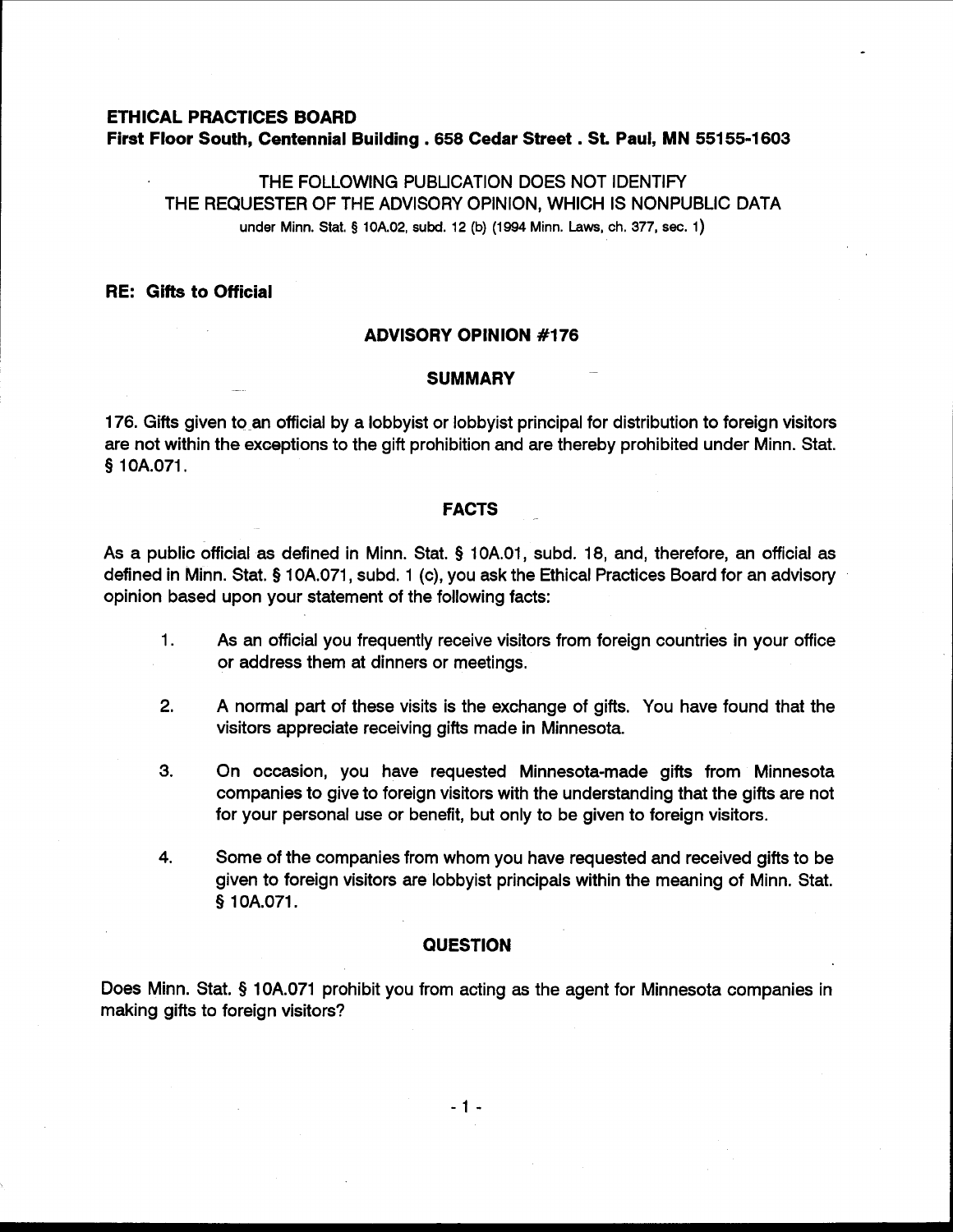### **OPINION**

Yes. Officials are prohibited from accepting gifts from lobbyists or lobbyist principals, subject to certain exceptions defined in Minn. Stat. **9** 10A.071. Gifts given to an official by a lobbyist or lobbyist principal for distribution to foreign visitors are not within the exceptions and are thereby prohibited.

...

løhn L. Holahan. Jr., Chair Ethical Practices Board

## **PERTINENT STATUTES**

Minn. Stat. **5** 1 OA.O1 DEFINITIONS provides:

Subd. 11. (a) "Lobbyist" means an individual:

**OPINION**<br> **COPINION**<br>
Yes. Officials are prohibited from accepting gifts from lobbyists or lobbyist principals, subject<br>
to certain exceptions defined in Minn. Stat. \$10A071. Gifts given to an official by a lobbyist or<br> (1) engaged for pay or other consideration, or authorized to spend money by another individual, association, political subdivision, or public higher education system, who spends more than five hours in any month or more than \$250, not including the individual's own travel expenses and membership dues, in any year, for the purpose of attempting to influence legislative action or administrative action, or the official action of a metropolitan governmental unit, by communicating or urging others to communicate with public or local officials.

Subd. 18. "Public official" means any:

(a) member of the legislature;

(b) constitutional officer in the executive branch and the officer's chief administrative deputy;

(c) member, chief administrative officer or deputy chief administrative officer of a state board or commission which has at least one of the following powers: (i) the power to adopt, amend or repeal rules, or (ii) the power to adjudicate contested cases or appeals;

(d) commissioner, deputy commissioner, or assistant commissioner of any state department as designated pursuant to section 15.01 ;

(e) individual employed in the executive branch who is authorized to adopt, amend or repeal rules or adjudicate contested cases;

(f) executive director of the state board of investment;

(g) executive director of the Indian affairs intertribal board;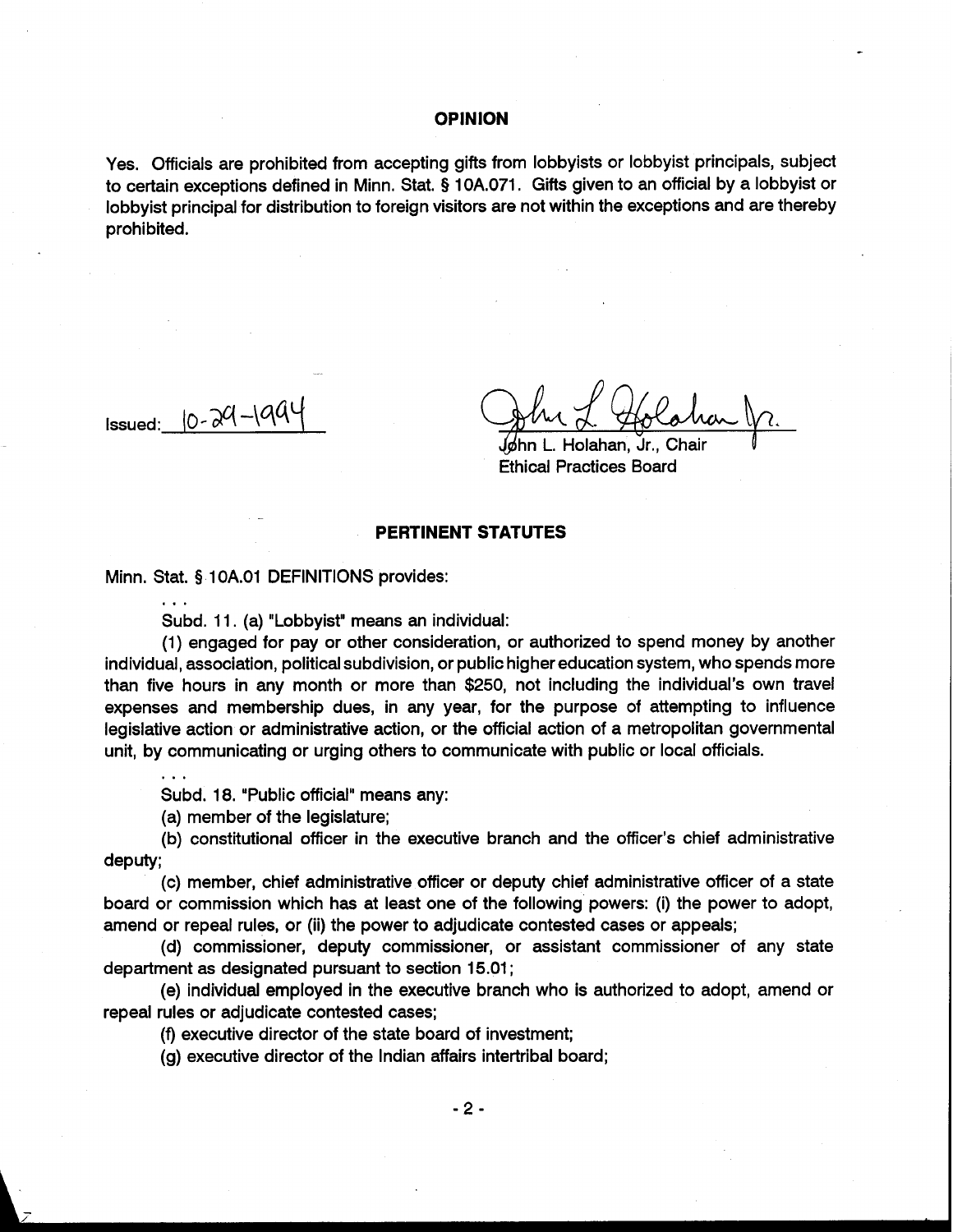(h) commissioner of the iron range resources and rehabilitation board;

(i) commissioner of mediation services;

...

(i) deputy of any official listed in clauses (e) to  $(i)$ ;

(k) judge of the workers' compensation court of appeals;

(I) administrative law judge or compensation judge in the state office of administrative hearings or referee in the department of jobs and training;

(m) solicitor general or deputy, assistant or special assistant attorney general;

(n) individual employed by the legislature as secretary of the senate, chief clerk of the house, revisor of statutes, or researcher, legislative analyst, or attorney in the office of senate counsel and research or house research;

(0) member or chief administrative officer of the metropolitan council, regional transit board, metropolitan transit commission, metropolitan waste control commission, metropolitan parks and open spaces commission, metropolitan airports commission or metropolitan sports facilities commission;

(p) the director of the racing commission, the director of the gambling control board, the director of the state lottery, and the deputy director of the state lottery;

(q) director or the division of gambling enforcement in the department of public safety;

(r) member or executive director of the higher education facilities authority; or

(s) member of the board of directors or president of the Minnesota world trade center corporation.

Subd. 28. **Principal.** "Principal" means an individual or association that:

(1) spends more than \$500 in the aggregate in any calendar year to engage a lobbyist, compensate a lobbyist, or authorize the expenditure of money by a lobbyist; or

(2) is not included in clause (1) and spends a total of at least \$50,000 in any calendar year on efforts to influence legislative action, administrative action, or the official action of governmental units, as described in section 10A.04, subdivision 6.

Laws of 1994, Ch. 377, Sec. 5, created Minn. Stat. § 10A.071 CERTAIN GIFTS BY LOBBYISTS AND PRINCIPALS PROHIBITED which provides:

Subdivision 1. **Definitions.** (a) The definitions in this subdivisioh apply to this section.

(b) "Gift" means money, real or personal property, a service, a loan, a forbearance or forgiveness of indebtedness, or a promise of future employment, that is given and received without the giver receiving consideration of equal or greater value in return.

(c) "Official" means a public official, an employee of the legislature, or a local official of a metropolitan governmental unit.

Subd. 2. **Prohibition.** A lobbyist or principal may not give a gift or request another to give a gift to an official. An official may not accept a gift from a lobbyist or principal.

Subd. 3. **Exceptions.** (a) The prohibitions in this sections do not apply if the gift is: